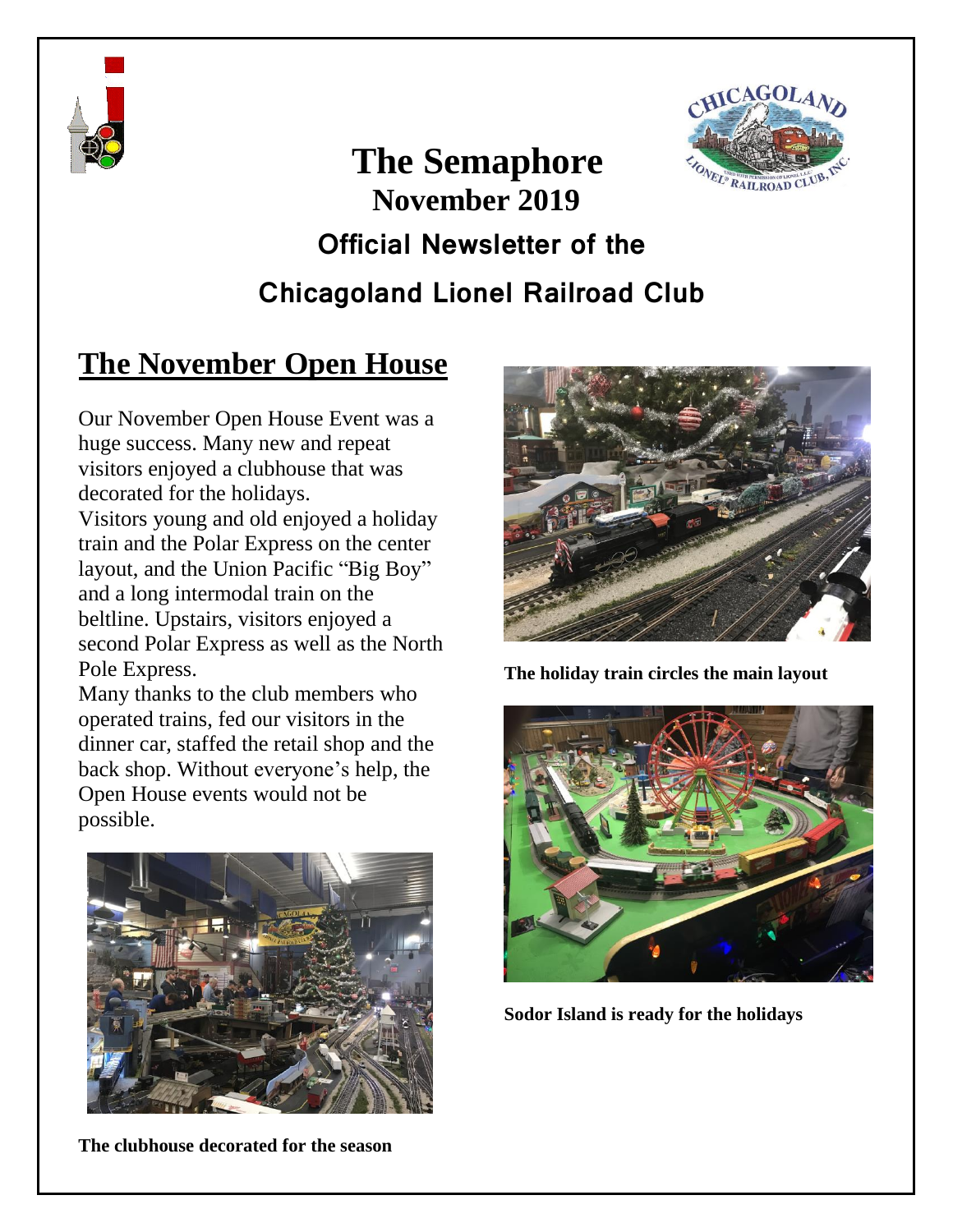### **Help Wanted!**

#### **December Open Houses**

Members, we need your help for the Open House Events on 12/07 and 12/14. These two Open Houses are our most attended Open Houses for the year. Last year we had 1,000 people attend on these dates. We need members to run trains, work in the dinner, talk to the attendees, and help manage the crowd when Santa arrives. We can't do this with just the members who work every open house.

Please let Herb Koch or Ed Zeglicz on how you can help.



**He knows if you have been naughty or nice! Thanks to Joe S. for the picture**

## **Polar Express Railroad Trivia Question**

When it comes to hot chocolate, there's only one rule! What is it? The answer is found later in the newsletter.

## **November Clubhouse Update**

Life at the Chicagoland Lionel Railroad Club is not just making our layout better; it is also about enjoying our high-quality layout by running trains. Saturday is the day when most of us go to the CLRC Train House to run our trains.

During the week we work on the layout and the building. There was an abundance of our gear near the east stairway reducing the walkway. It took a lot of creativity to clear it out. Now the walkway has plenty of room. A guest book was added to our entrance retail shop. By the way, more has been done to the layout.

Thank you to the many members who lend their talents to the club on a regular basis.



**A clear walkway to the east stairs**



**Swav sets up the guest book**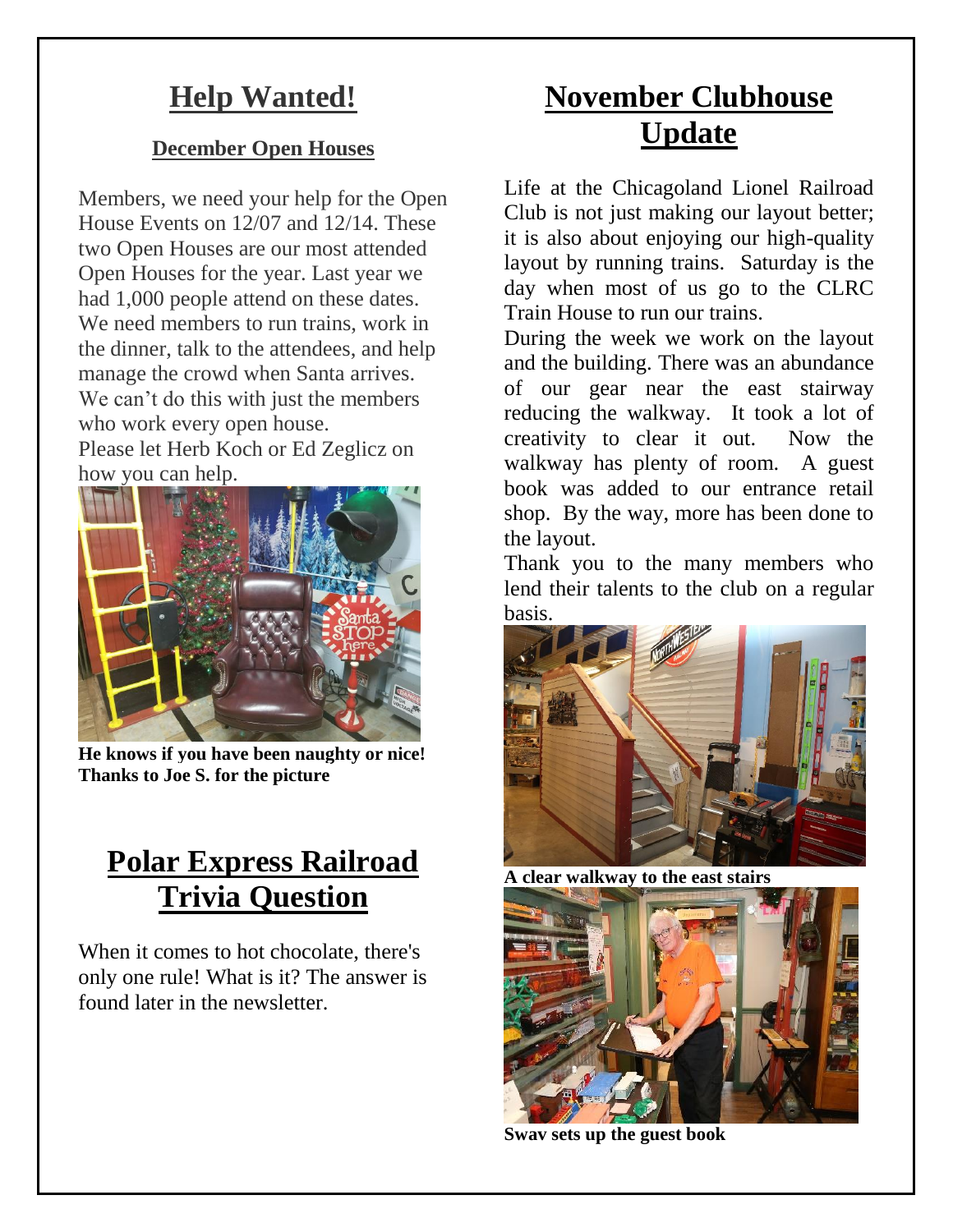

**A car show downtown**



**John wires the track Thanks to Herb K. for the pictures and story.**

#### **The North Pole Express**

On November 23rd at 5:00 P.M., the train left Owasso, Michigan on route to the North Pole. Many of the passengers were wearing pajamas because they knew that this was a magical journey. Car Hosts soon served hot cocoa and by 6:00 P.M. we arrived at the North Pole (actually Ashley, Michigan). The town had been transformed into the North Pole and there were many attractions. The carnival, petting zoo, horse drawn carriage rides and a hay ride wagon caught everyone's eye. Several shops offered hand crafted gifts and food was offered at several locations. The "Hobo Kitchen" offered

soup and bread, a tasty offering for this trip.

The Pere Marquette 1225 steam engine had been scheduled to provide the power for this excursion but was side lined with mechanical problems. Fortunately the "Certified Repair Team" was scheduled to be on site on Monday, November 25th. Hopefully this 76 year old, 44 ton, Berkshire, a true Queen of the Rails will be operation for the November 30th runs.



The last event before boarding for the return trip was an appearance by Santa who awarded the First Gift of Christmas. This was open to all children under age twelve. The return trip was just as active as the outbound journey with Christmas carols, a pass the snow ball race and a visit from the Hobo who normally rides the roof of a coach.

Thanks to **Kevin Barry Jr.** for this exciting glimpse of railroading during the Christmas season.

#### **Trivia Question Answer:**

What is the hot chocolate rule? Never ever let it cool!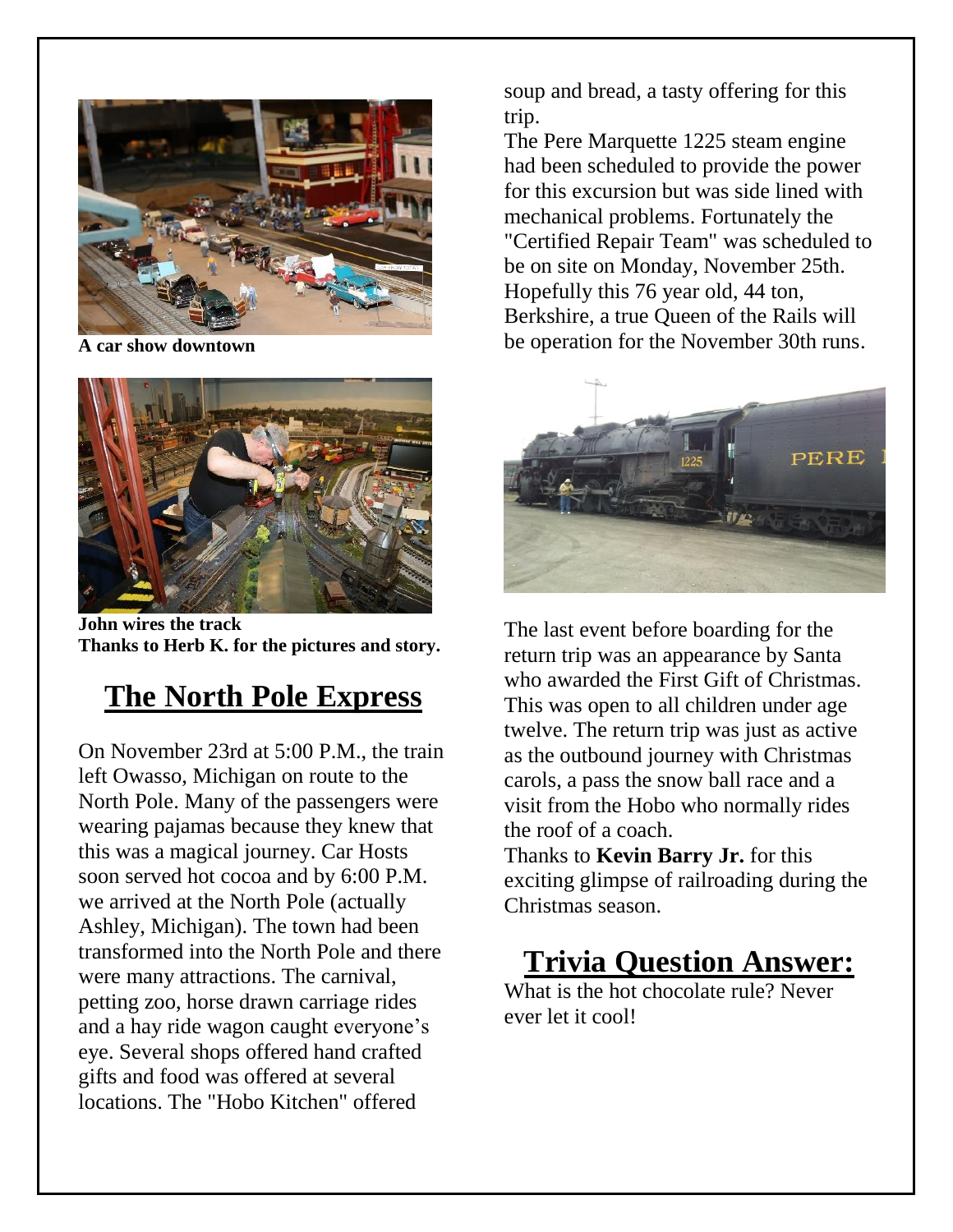

### **Lionel Ambassador Club**

We have made two more videos for the Lionel Ambassador Club, [Lionel's](Lionel’s%20Santa’s%20Snowplow)  [Santa's Snowplow](Lionel’s%20Santa’s%20Snowplow) and [Lionel's Rio](https://www.youtube.com/watch?v=INl8ZagxR30)  [Grand Steam Locomotive 0-4-0.](https://www.youtube.com/watch?v=INl8ZagxR30) Try the links and see them on YouTube.

# **CLRC 25th Anniversary Club Car Two**

Our Anniversary Club Car Two was featured in the latest issue of Classic Toy Trains. It is Lionel's modern LionScale 57' O-Gauge Refer Car, with Rotating Bearing Cap Trucks, separately applied extras, including the ladders and more. This car will enjoy riding with the rest of your CLRC consist on your railroad or enjoyed on your wall of other CLRC trophy cars.

This car is made in the USA at Lionel's Headquarters, Concord, NC. With the advertisement in the magazine, the remaining cars will go fast. Sales are first come first serve. Get yours before they are gone.



## **2020 Club Dues**

As a reminder, club dues are are due by the end of December. If you have not received your renewal notice, please reach out to Bob Ciolino at [robertciolino@att.net](mailto:robertciolino@att.net)



This space will be used to advertise items for sale by the Club or by members.

Club owned items may be purchased by seeing **Bob Ciolino** at the clubhouse or contacting him via phone at 708-828- 2041 or e-mail at

[robertciolino@att.net.](mailto:robertciolino@att.net)For member owned items, the seller must provide contact information. Member listings are restricted to two specific items, or a general listing identifying the type(s) of items for sale. Listings will continue to appear in the newsletter for two consecutive months, or until sold, whichever is the shorter time. Member listings shall be submitted to **Curt Ward** either via e-mail at [cward508@msn.com](mailto:cward508@msn.com) or via snail mail at 1211 Prairie Creek Trail Joliet IL 60431

**Bill Herrndobler** has the following Lionel items for sale just in time for Christmas:

 GP20 American Fire and Rescue Engine # 209 \$75.00